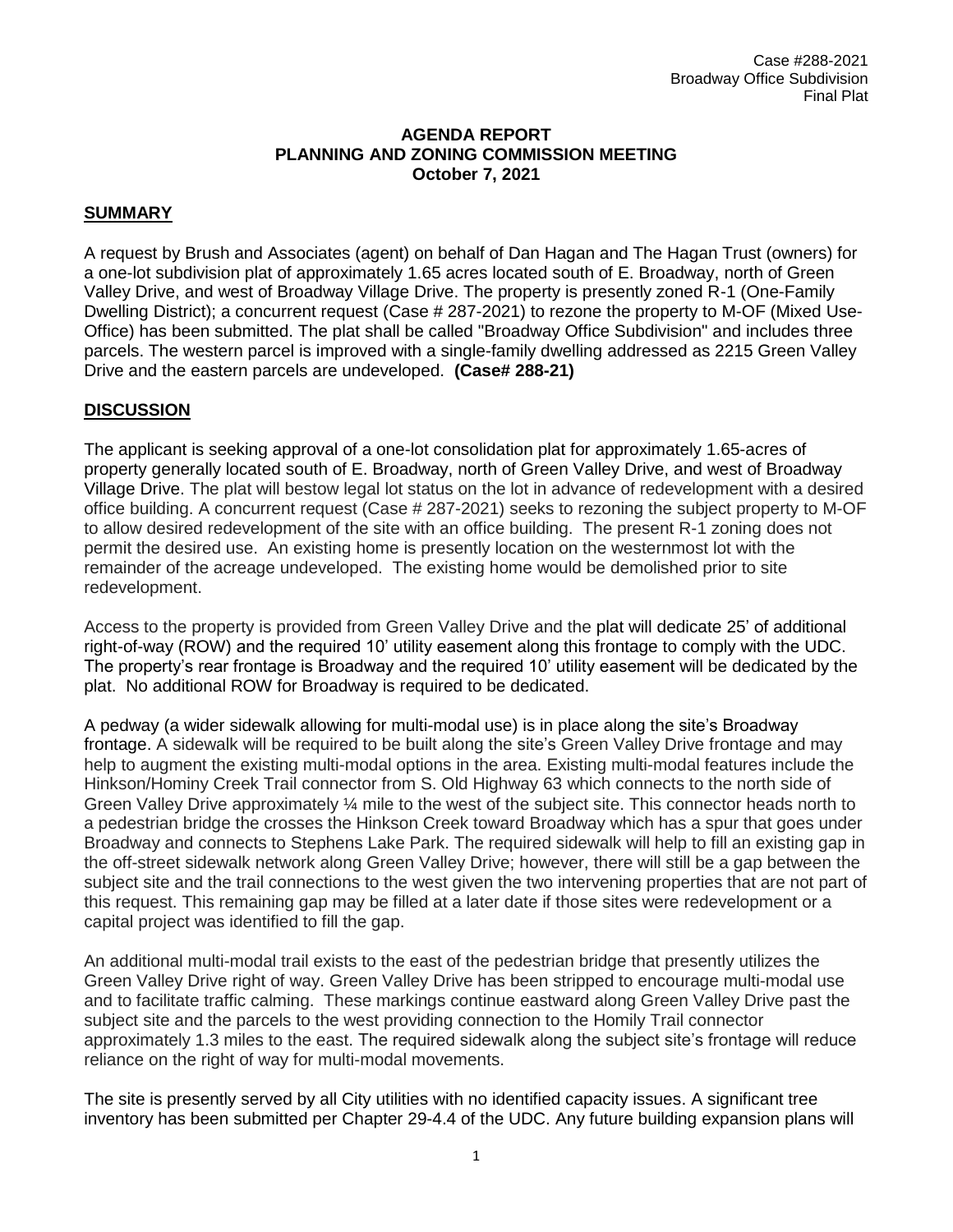be subject to all applicable requirements of the UDC for the M-OF zone (if approved), including but not limited to, parking, neighborhood protection standards, landscaping, screening, and buffering, and significant tree preservation. Public comments have been received regarding the proposed rezoning request (Case # 287-2021) and have been attached to and included with the staff report for that case. In review of the comments, staff does not find their content is directed at the platting action.

There have been no requested design adjustments presented with this request and none are believed necessary for action to be taken on the plat. The plat has been reviewed by internal and external departments/agencies and compliant with the requirements of the UDC.

#### **RECOMMENDATION**

Approval the "Broadway Office Subdivision".

## **SUPPORTING DOCUMENTS (ATTACHED)**

- Locator Maps
- **Final Plat**

## **SITE CHARACTERISTICS**

| Area (acres)                  | 1.65                                   |
|-------------------------------|----------------------------------------|
| Topography                    | Sloping to Hinkson creek from Broadway |
| <b>Vegetation/Landscaping</b> | Turf, Trees                            |
| <b>Watershed/Drainage</b>     | <b>Hinkson Creek</b>                   |
| <b>Existing structures</b>    | One single-family dwelling             |

## **HISTORY**

| <b>Annexation date</b>                       | 1955                                              |
|----------------------------------------------|---------------------------------------------------|
| <b>Zoning District</b>                       | $R-1$                                             |
| Land Use Plan designation                    | Neighborhood District (east), Open Space District |
|                                              | (west)                                            |
| <b>Previous Subdivision/Legal Lot Status</b> | Unplatted                                         |

#### **UTILITIES & SERVICES**

All services provided by the City of Columbia.

#### **ACCESS**

| <b>Green Valley Drive</b> |                                  |  |
|---------------------------|----------------------------------|--|
| Location                  | Along the south side of property |  |
| <b>Major Roadway Plan</b> | <b>Local Street</b>              |  |
| <b>CIP projects</b>       | <b>None</b>                      |  |
| <b>Sidewalk</b>           | Required                         |  |